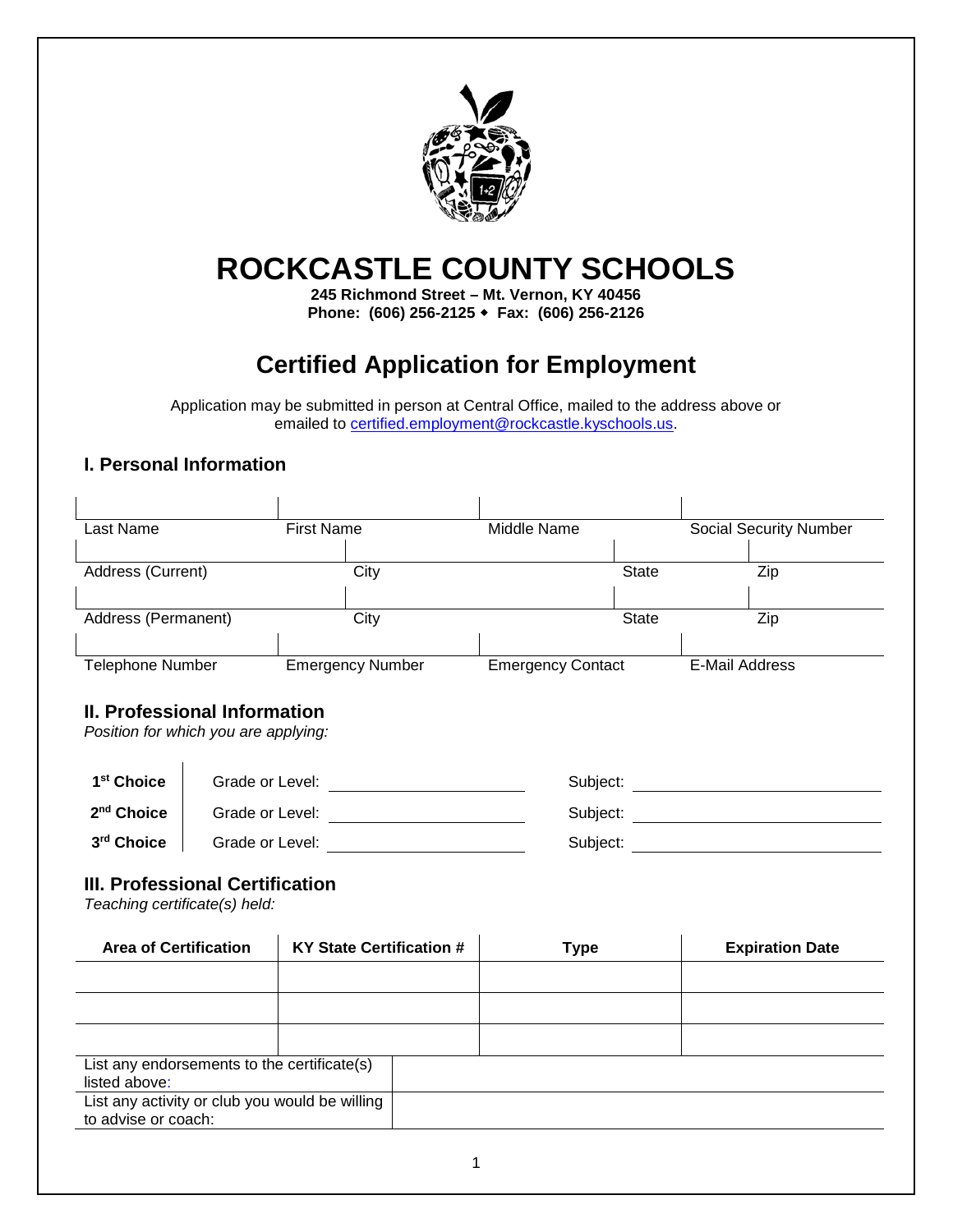#### **IV. Education**

*List the most recent education first. Provide a copy of your official college transcript.*

|    | <b>College or University</b>                                       | <b>Dates Attended</b>                                                                          | <b>Degree</b> |                    | <b>Major</b>                           | <b>GPA</b>          |
|----|--------------------------------------------------------------------|------------------------------------------------------------------------------------------------|---------------|--------------------|----------------------------------------|---------------------|
|    |                                                                    |                                                                                                |               |                    |                                        |                     |
|    |                                                                    |                                                                                                |               |                    |                                        |                     |
|    | <b>High School Attended:</b>                                       |                                                                                                |               |                    |                                        |                     |
|    | <b>V. Professional Work History</b><br>List the most recent first. |                                                                                                |               |                    |                                        |                     |
|    | A. Teaching Experience                                             |                                                                                                |               |                    |                                        |                     |
|    |                                                                    |                                                                                                |               |                    |                                        |                     |
| 1. | School                                                             | Address                                                                                        |               |                    |                                        | Dates of Employment |
|    | Grade                                                              | <b>Contact Person/Phone Number</b>                                                             |               | Reason for Leaving |                                        |                     |
|    |                                                                    |                                                                                                |               |                    |                                        |                     |
| 2. | School                                                             | Address                                                                                        |               |                    |                                        | Dates of Employment |
|    |                                                                    |                                                                                                |               |                    |                                        |                     |
|    | Grade                                                              | <b>Contact Person/Phone Number</b>                                                             |               | Reason for Leaving |                                        |                     |
|    |                                                                    |                                                                                                |               |                    |                                        |                     |
| 3. | School                                                             | Address                                                                                        |               |                    |                                        | Dates of Employment |
|    | Grade                                                              | <b>Contact Person/Phone Number</b>                                                             |               | Reason for Leaving |                                        |                     |
|    |                                                                    | Do you presently have continuing contract status with any school system?                       |               |                    | <b>YES</b>                             | <b>NO</b>           |
|    | If yes, please list school name here:                              |                                                                                                |               |                    |                                        |                     |
|    |                                                                    | If you have less than 3 years teaching experience please indicate student teaching experience. |               |                    |                                        |                     |
|    | <b>B. Student Teaching</b>                                         |                                                                                                |               |                    |                                        |                     |
|    |                                                                    |                                                                                                |               |                    |                                        |                     |
| 1. | School                                                             | Address                                                                                        |               |                    | Grade/Subject                          |                     |
|    |                                                                    | Classroom Advisor/Phone Number                                                                 |               |                    | <b>College Supervisor/Phone Number</b> |                     |
|    |                                                                    |                                                                                                |               |                    |                                        |                     |
| 2. | School                                                             | Address                                                                                        |               |                    | Grade/Subject                          |                     |
|    |                                                                    |                                                                                                |               |                    |                                        |                     |
|    |                                                                    | Classroom Advisor/Phone Number                                                                 |               |                    | <b>College Supervisor/Phone Number</b> |                     |
|    |                                                                    |                                                                                                |               |                    |                                        |                     |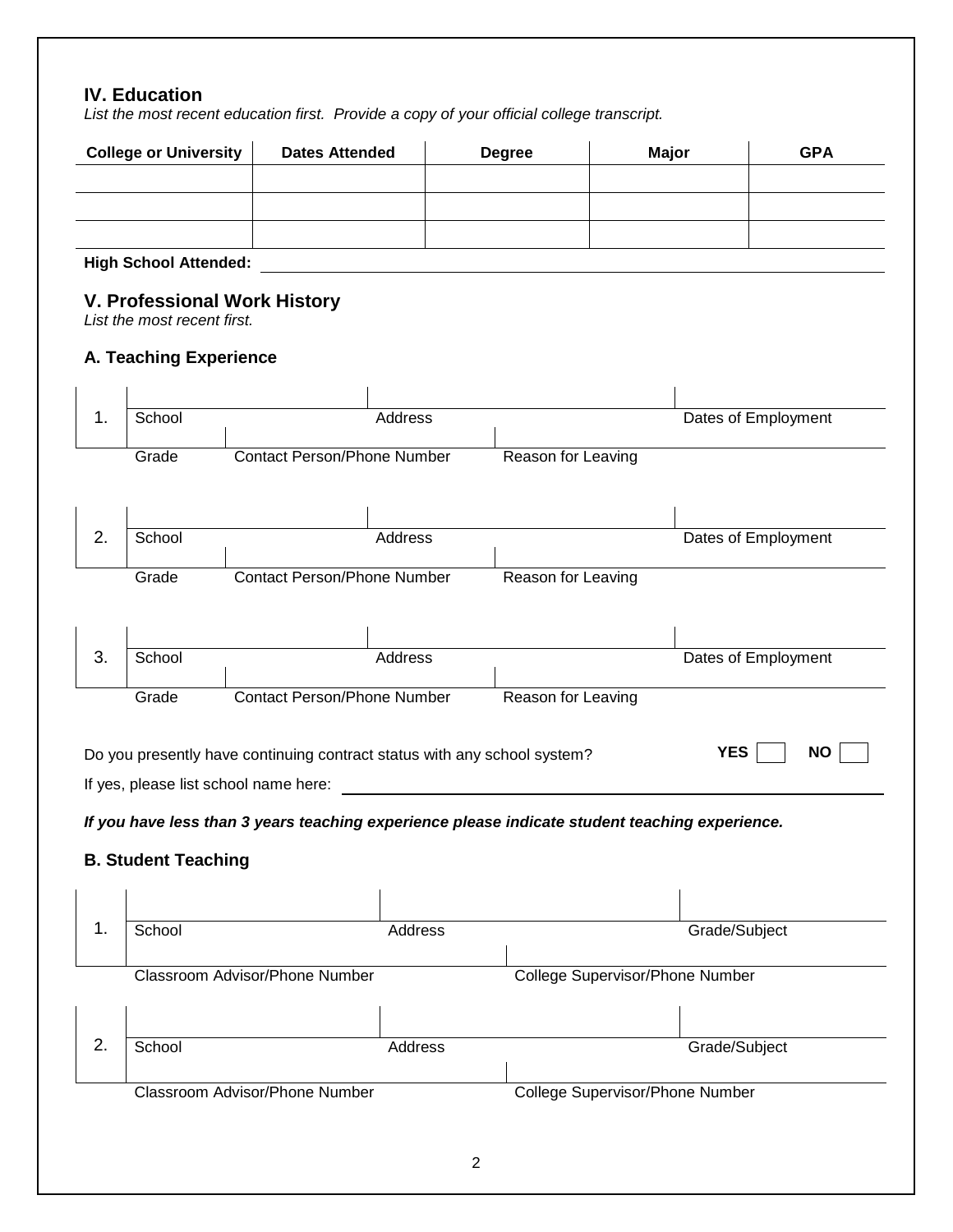#### **VII. Personal References**

*Do not list relatives.*

|     | Name/Title | Address | <b>Phone Number</b> |
|-----|------------|---------|---------------------|
|     |            |         |                     |
|     | Name/Title | Address | <b>Phone Number</b> |
| -3. |            |         |                     |
|     | Name/Title | Address | <b>Phone Number</b> |

### **VIII. Additional Information**

1. How many days have you been absent from work during the past three years? List reasons for being absent.

| 2. Have you ever worked for or interviewed for a position with our school district?                         | <b>YES</b><br>NO. |
|-------------------------------------------------------------------------------------------------------------|-------------------|
| If yes, answer below. Date Worked:<br>Date interviewed:                                                     |                   |
| 3. Have you ever been dismissed or refused re-employment in any position that you have<br>held?<br>Explain: | <b>YES</b><br>NO  |
|                                                                                                             |                   |
| 4. Have you ever been convicted of any crime?<br>Explain:                                                   | <b>YES</b><br>NO  |
|                                                                                                             |                   |

#### **VIIII. Narrative**

When you work for a public school system, you are instantly involved with our most valuable resource, the children of Rockcastle County. Reflect upon your reasons for entering the teaching profession and why you are the best candidate for the position you are seeking with Rockcastle County Schools.